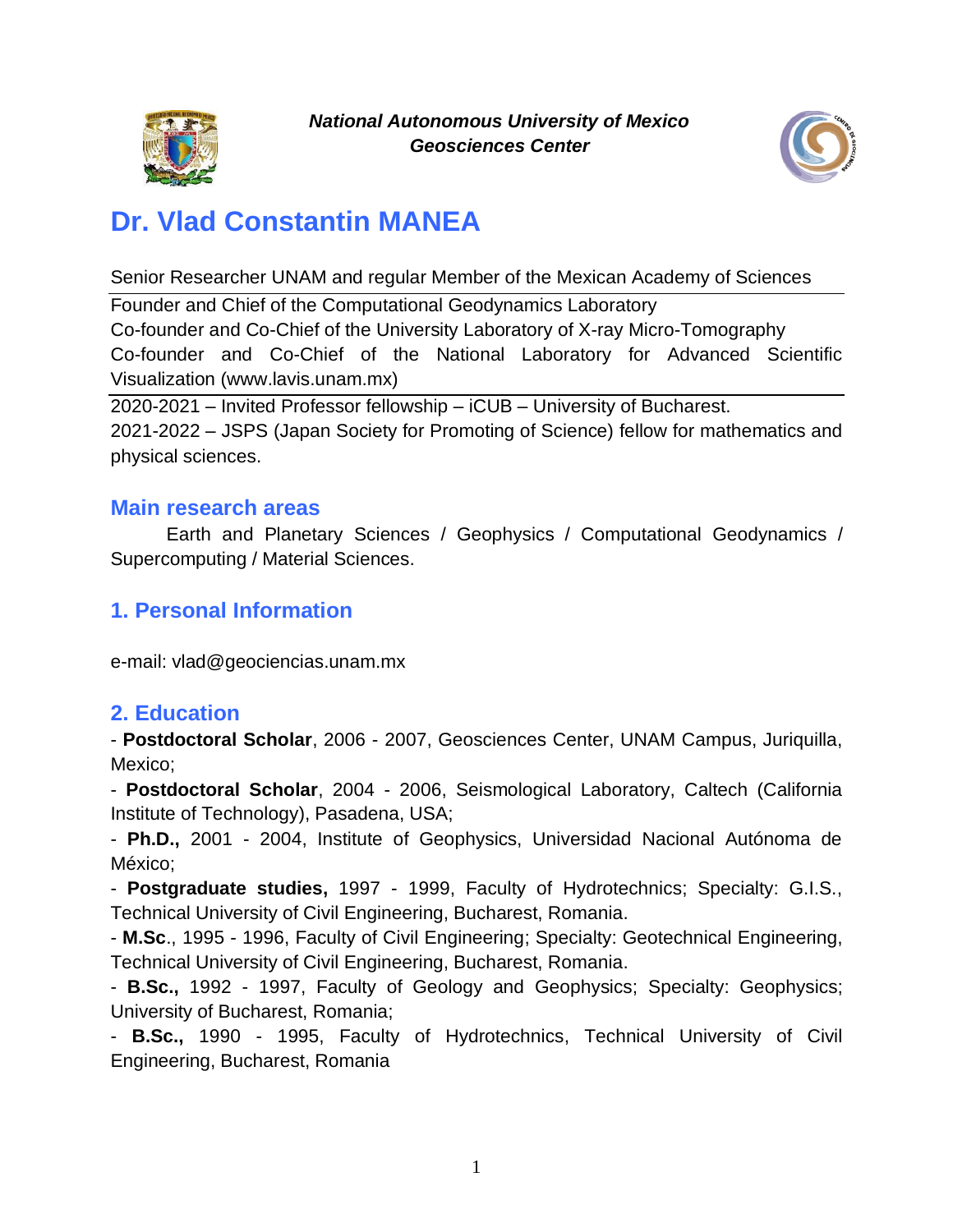#### **5. Publications**

No. citations (according to http://www.scopus.com): 1559 (h-factor: 22) No. citations (according to http://scholar.google.com): 2287 (h-factor: 25)

**5.1. Articles:** over 50 papers (*including high-impact journals as Nature Communications, Nature Geosciences and Scientific Reports*).

**5.2. Abstracts:** over 140 abstracts presented at international scientific events.

**5.3. Conferences & Seminars:** over 100 presentations at conferences and seminars at different national/international institutions.

**6. Research grants:** PI, co-PI and participant in over 30 national/international research grants (*including EC funded project through the Structural Funds Program, grant no. 182/2010 – Romanian Academy*).

**7. Teaching at undergraduate and graduate level** (Geodynamics, Plate Tectonics and Scientific Visualization)

**8. Tutoring students at undergraduate and graduate level** (MSc and PhD level).

#### **9. Research infrastructure**

2016 – University Laboratory for X-ray Micro-Tomography

2014 –National Laboratory for Advanced Scientific Visualization – in partnership with the Institute of Neurobiology UNAM, México

2011 – Cyberdyn Infrastructure (HPCC, HPVC and Geowall) – Institute of Geodynamics, Romanian Academy, Romania

2008 – GeoMATRIX - GEOWALL facility for advanced 3D stereo visualization – Geosciences Centre, UNAM, México.

2007 – HPCC HORUS – Supercomputing facility for subduction dynamics simulations at Geosciences Centre, UNAM, México.

2007 – Computational Geodynamics Laboratory - Geosciences Centre, UNAM, México.

**10. Industry:** 4 years experience in industry. Slimhole wireline logging (i.e. acoustic and optical televiewer, natural gamma, dual neutron (241Am-Be neutron source)).